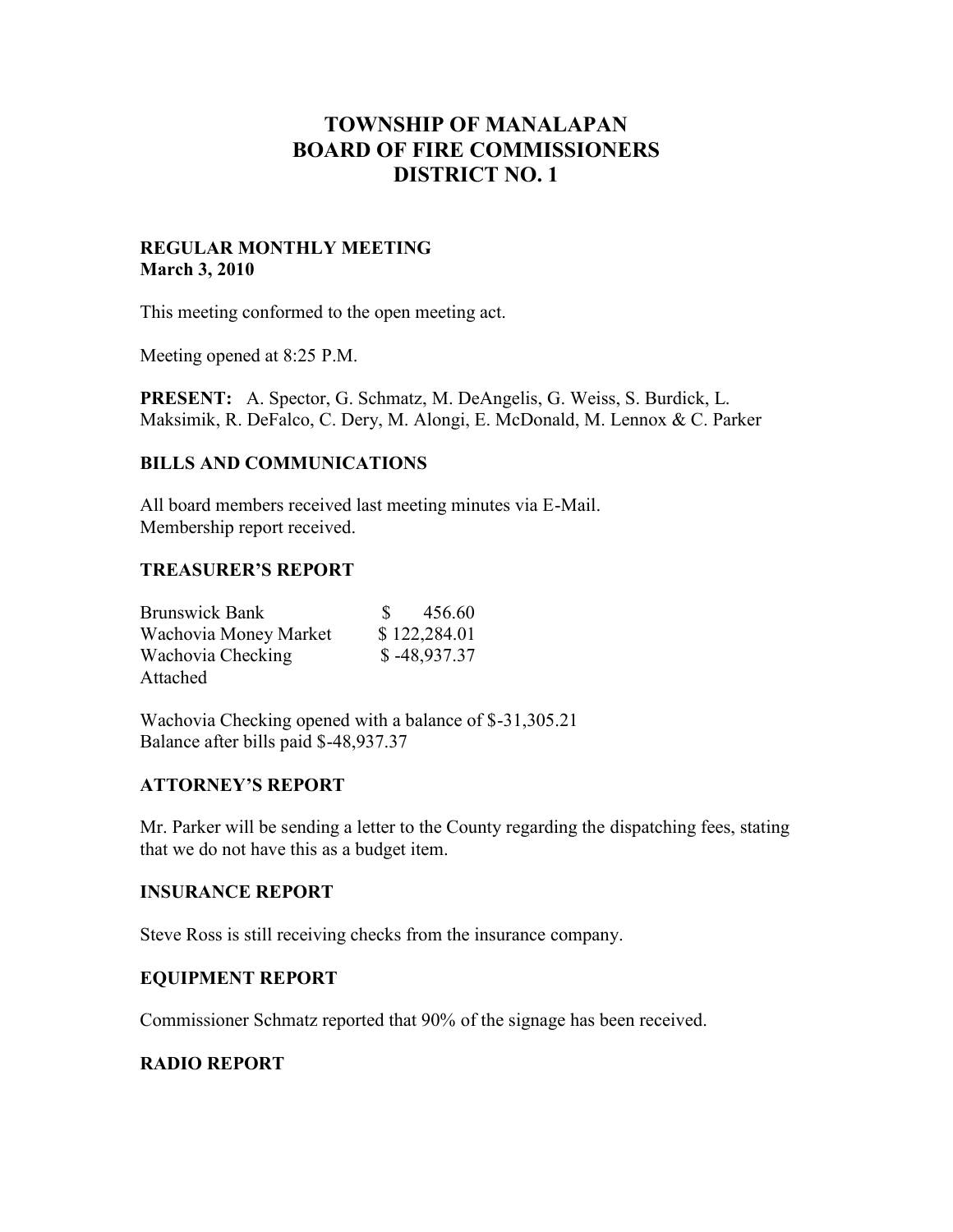There are still about 20 new pagers left to be handed out and about 15 that need to go out for repair. Still waiting for Midstate to install the portables in the Satellite trucks.

# **CHIEF'S REPORT**

Chief Burdick reported that there were 67 calls for the month of February.

# **TRUCK REPORT**

Chief Burdick's truck was serviced. 26-1-80 – thermostat – possible electrical problem with master switch.

# **ASSOCIATION REPORT**

No report.

# **TRUSTEES' REPORT**

Everything is good.

# **OLD BUSINESS**

See attached.

# **NEW BUSINESS**

Commissioner DeAngelis made a motion to pay all vouchers; this was seconded by Commissioner Schmatz. All voted aye.

Commissioner Spector made a motion for \$750 to buy a table for 10 to attend the County Fire Marshall (Tim Smith) retirement dinner; this was seconded by Commissioner DeAngelis. All voted aye.

Commissioner Spector made a motion not to exceed \$800 to update all the GPS units; this was seconded by Commissioner DeAngelis. All voted aye.

Commissioner Schmatz made a motion not to exceed \$1,000 to purchase 10 portable batteries; this was seconded by Commissioner Weiss. All voted aye.

A discussion was held regarding getting members to report to fire calls. Many fire calls having been going to second and third alerts. Mike Alongi asked Commissioner Weiss if they could run a report from Red Alert showing first, second and third alerts.